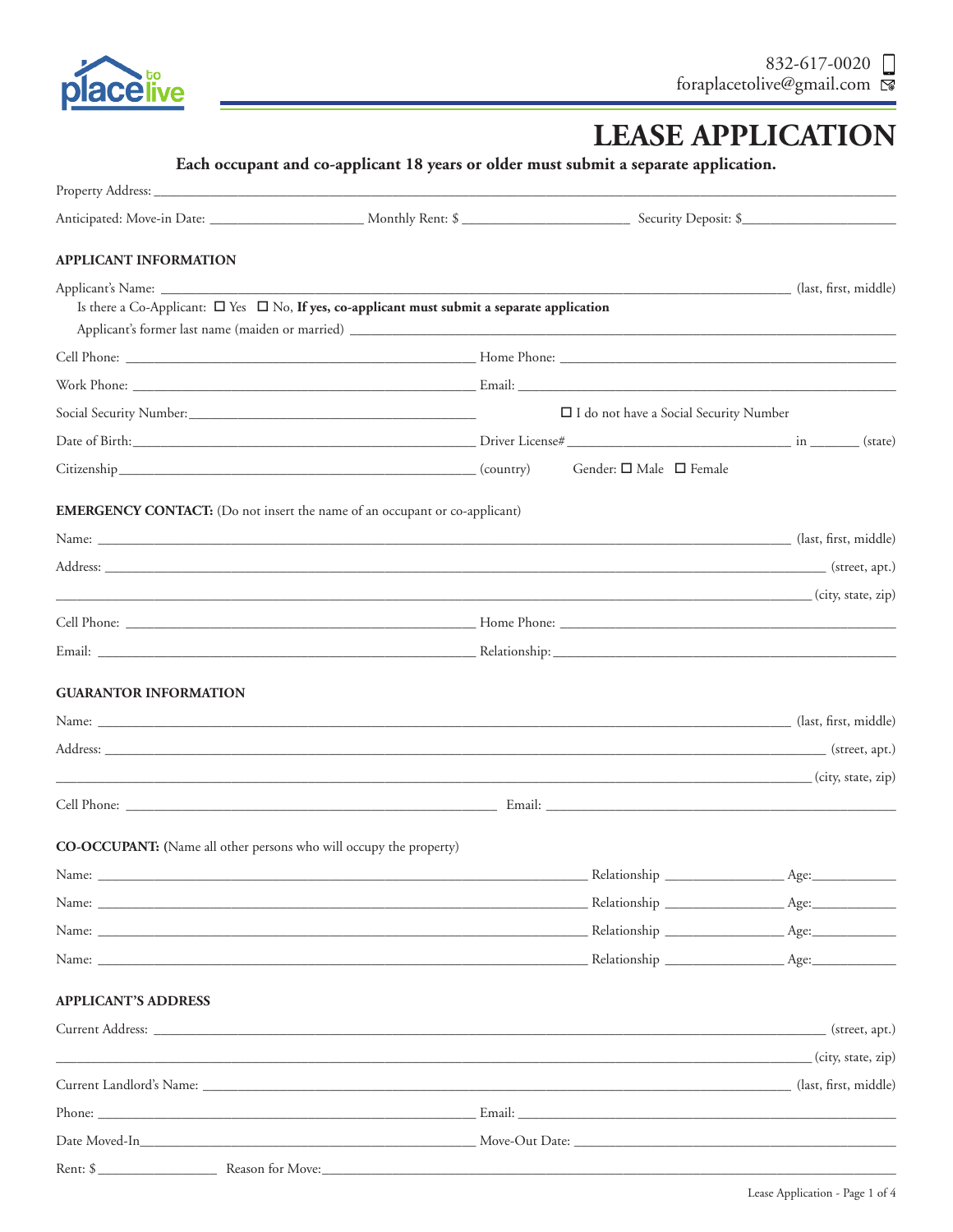|                             |                                                                                                                 |       |                      |             |        |                      |                      | (city, state, zip)                                                                                                                                      |
|-----------------------------|-----------------------------------------------------------------------------------------------------------------|-------|----------------------|-------------|--------|----------------------|----------------------|---------------------------------------------------------------------------------------------------------------------------------------------------------|
|                             |                                                                                                                 |       |                      |             |        |                      |                      | Previous Landlord's Name: (ast, first, middle) (ast, first, middle) (ast, first, middle)                                                                |
|                             |                                                                                                                 |       |                      |             |        |                      |                      |                                                                                                                                                         |
|                             |                                                                                                                 |       |                      |             |        |                      |                      |                                                                                                                                                         |
|                             |                                                                                                                 |       |                      |             |        |                      |                      |                                                                                                                                                         |
| <b>APPLICANT'S EMPLOYER</b> |                                                                                                                 |       |                      |             |        |                      |                      |                                                                                                                                                         |
|                             |                                                                                                                 |       |                      |             |        |                      |                      |                                                                                                                                                         |
|                             |                                                                                                                 |       |                      |             |        |                      |                      | Supervisor's Name: (last, first, middle) (last, first, middle)                                                                                          |
|                             |                                                                                                                 |       |                      |             |        |                      |                      |                                                                                                                                                         |
|                             |                                                                                                                 |       |                      |             |        |                      |                      |                                                                                                                                                         |
|                             |                                                                                                                 |       |                      |             |        |                      |                      |                                                                                                                                                         |
|                             |                                                                                                                 |       |                      |             |        |                      |                      | Note: If applicant is self employed, Landlord may require one or more previous year's tax return attested by a CPA, attorney, or other tax professional |
|                             |                                                                                                                 |       |                      |             |        |                      |                      |                                                                                                                                                         |
|                             |                                                                                                                 |       |                      |             |        |                      |                      | Supervisor's Name: (last, first, middle) (last, first, middle) (last, first, middle)                                                                    |
|                             |                                                                                                                 |       |                      |             |        |                      |                      |                                                                                                                                                         |
|                             |                                                                                                                 |       |                      |             |        |                      |                      |                                                                                                                                                         |
|                             |                                                                                                                 |       |                      |             |        |                      |                      |                                                                                                                                                         |
|                             |                                                                                                                 |       |                      |             |        |                      |                      |                                                                                                                                                         |
|                             |                                                                                                                 |       |                      |             |        |                      |                      |                                                                                                                                                         |
|                             |                                                                                                                 |       |                      |             |        |                      |                      |                                                                                                                                                         |
|                             |                                                                                                                 |       |                      |             |        |                      |                      |                                                                                                                                                         |
|                             |                                                                                                                 |       |                      |             |        |                      |                      |                                                                                                                                                         |
|                             | PAYMENT INFORMATION (Student Applicant Only):                                                                   |       |                      |             |        |                      |                      |                                                                                                                                                         |
| I will pay                  | $\Box$ Monthly                                                                                                  |       | □ with Financial Aid |             |        |                      |                      |                                                                                                                                                         |
|                             |                                                                                                                 |       |                      |             |        |                      |                      |                                                                                                                                                         |
|                             |                                                                                                                 |       |                      |             |        |                      |                      |                                                                                                                                                         |
|                             | Classification: □ FR □ SO □ JR □ SR □ Graduate                                                                  |       |                      |             |        |                      |                      |                                                                                                                                                         |
|                             |                                                                                                                 |       |                      |             |        |                      |                      |                                                                                                                                                         |
|                             | VEHICLES (List all vehicles to be parked on the Property)                                                       |       |                      |             |        |                      |                      |                                                                                                                                                         |
| Type                        | Year                                                                                                            | Make  |                      | Model       |        | License/State        |                      | Mo.Pymnt.                                                                                                                                               |
|                             |                                                                                                                 |       |                      |             |        |                      |                      |                                                                                                                                                         |
|                             |                                                                                                                 |       |                      |             |        |                      |                      |                                                                                                                                                         |
|                             |                                                                                                                 |       |                      |             |        |                      |                      |                                                                                                                                                         |
| <b>PETS</b>                 |                                                                                                                 |       |                      |             |        |                      |                      |                                                                                                                                                         |
|                             | Will any pets (dogs, cats, birds, reptiles, fish, and other pets) be kept on the Property? $\Box$ yes $\Box$ no |       |                      |             |        |                      |                      |                                                                                                                                                         |
|                             | If yes, list all pets to be kept on the Property:                                                               |       |                      |             |        |                      |                      |                                                                                                                                                         |
| Type & Breed                | Name                                                                                                            | Color | Weight               | Age in Yrs. | Gender | Neutered?            | Declawed?            | Rabies Shots Current?                                                                                                                                   |
|                             |                                                                                                                 |       |                      |             |        | $\Box$ yes $\Box$ no | $\Box$ yes $\Box$ no | $\Box$ yes $\Box$ no                                                                                                                                    |
|                             |                                                                                                                 |       |                      |             |        | $\Box$ yes $\Box$ no | $\Box$ yes $\Box$ no | $\Box$ yes $\Box$ no                                                                                                                                    |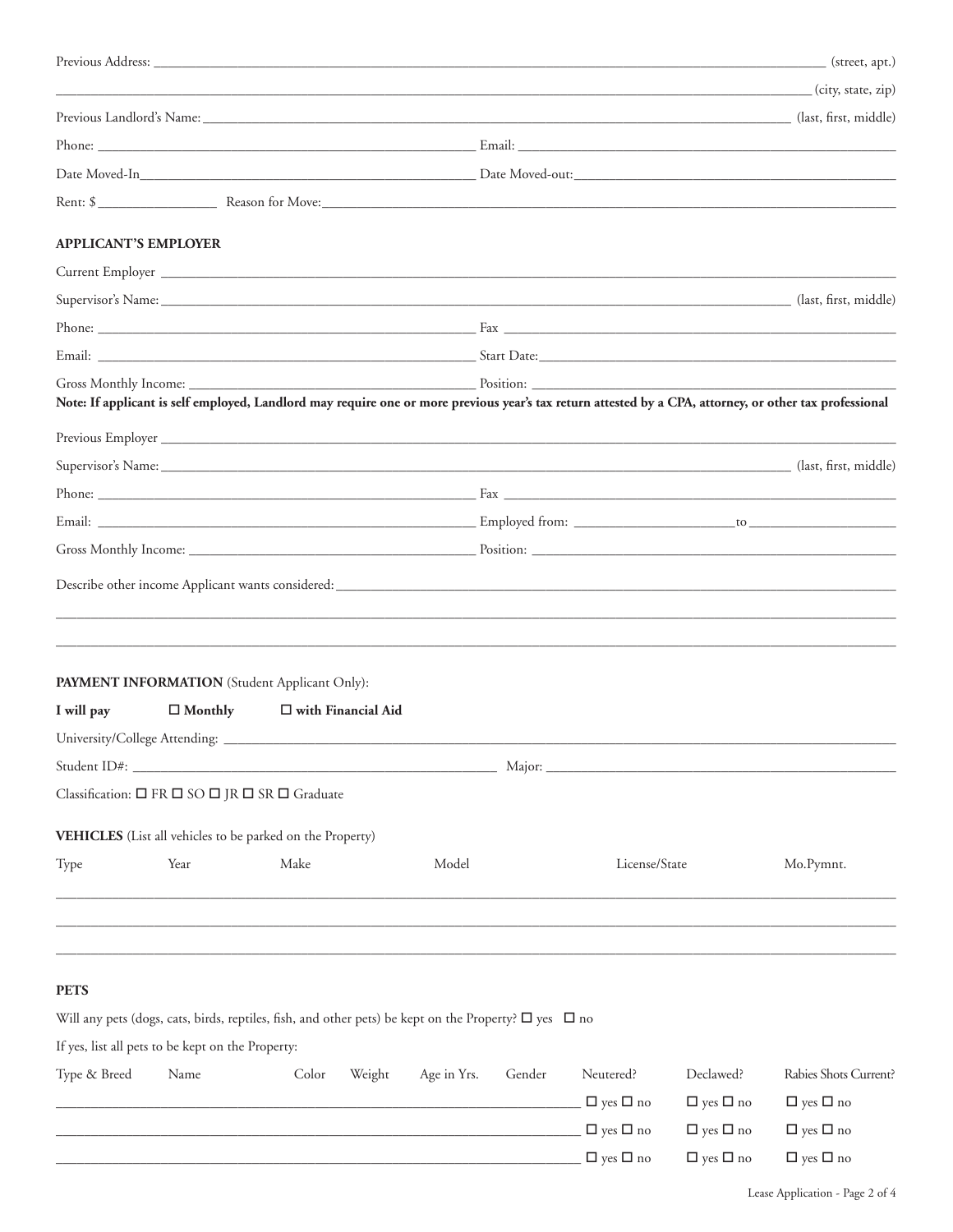#### **QUESTIONNAIRE:**

Yes No

- $\Box$   $\Box$  Will any waterbeds or water-filled furniture be on the Property?
- $\Box$   $\Box$  Does anyone who will occupy the Property smoke?
- $\square$   $\square$  Will Applicant maintain renter's insurance?
- $\Box$   $\Box$  Is Applicant or Applicant's spouse, even if separated, in military?
- $\Box$   $\Box$  If yes, is the military person serving under orders limiting the military person's stay to one year or less? Has Applicant ever:
- $\square$   $\square$  been evicted?
- $\Box$   $\Box$  been asked to move out by a landlord?
- $\Box$   $\Box$  breached a lease or rental agreement?
- $\Box$   $\Box$  filed for bankruptcy?
- $\Box$   $\Box$  lost property in a foreclosure?
- $\Box$   $\Box$  had any credit problems (including any outstanding debt (e.g., student loans or medical bills)), slow-pays or delinquencies?
- $\Box$  been convicted of a crime?
- $\Box$   $\Box$  Is any occupant a registered sex offender?
- $\Box$   $\Box$  Are there any criminal matters pending against any occupant?
- $\Box$   $\Box$  Is there additional information Applicant wants considered?

## **ADDITIONAL COMMENTS:** \_\_\_\_\_\_\_\_\_\_\_\_\_\_\_\_\_\_\_\_\_\_\_\_\_\_\_\_\_\_\_\_\_\_\_\_\_\_\_\_\_\_\_\_\_\_\_\_\_\_\_\_\_\_\_\_\_\_\_\_\_\_\_\_\_\_\_\_\_\_\_\_\_\_\_\_\_\_\_\_\_\_\_\_\_\_\_\_\_\_\_\_\_\_

**AUTHORIZATION:** Applicant authorizes Landlord and Landlord's agent, at any time before, during, or after any tenancy, to:

- 1. Obtain a copy of Applicant's credit report;
- 2. Obtain a criminal background check related to Applicant and any occupant; and
- 3. Verify any rental or employment history or verify any other information related to this application with persons knowledgeable.

**NOTICE OF LANDLORD'S RIGHT TO CONTINUE TO SHOW THE PROPERTY:** Unless Landlord and Applicant enter into a separate written agreement otherwise, the Property remain on the market until a lease is signed by all parties and Landlord may continue to show the property to other prospective tenants and accept another offer.

 $\Box \Box \Box \Box \Box \Box \Box$  . The set of the set of the set of the set of the set of the set of the set of the set of the set of the set of the set of the set of the set of the set of the set of the set of the set of the set of the  $\Box \Box \Box \Box \Box \Box \Box$  . The set of the set of the set of the set of the set of the set of the set of the set of the set of the set of the set of the set of the set of the set of the set of the set of the set of the set of the

#### **ACKNOWLEDGMENT & REPRESENTATION:**

- 1. Signing this application indicates that Applicant has had the opportunity to review Landlord's tenant selection criteria, which is available upon request. The tenant selection criteria may include factors such as criminal history, credit history, current income and rental history.
- 2. Applicant understand that providing inaccurate or incomplete information is grounds for rejection of this application and forfeiture of any application fee and may be grounds to declare Applicant in breach of any lease the Applicant may sign.
- 3. Applicant represents that the statements in this application are true and completer.

|  | Applicant's Signature |  |
|--|-----------------------|--|
|  |                       |  |

Applicant's Signature \_\_\_\_\_\_\_\_\_\_\_\_\_\_\_\_\_\_\_\_\_\_\_\_\_\_\_\_\_\_\_\_\_\_\_\_\_\_\_\_\_\_\_\_\_\_\_\_\_\_\_\_\_\_\_\_\_\_\_\_\_\_\_\_\_\_\_ Date:\_\_\_\_\_\_\_\_\_\_\_\_\_\_\_\_\_\_\_\_\_ (mm/dd/yy)